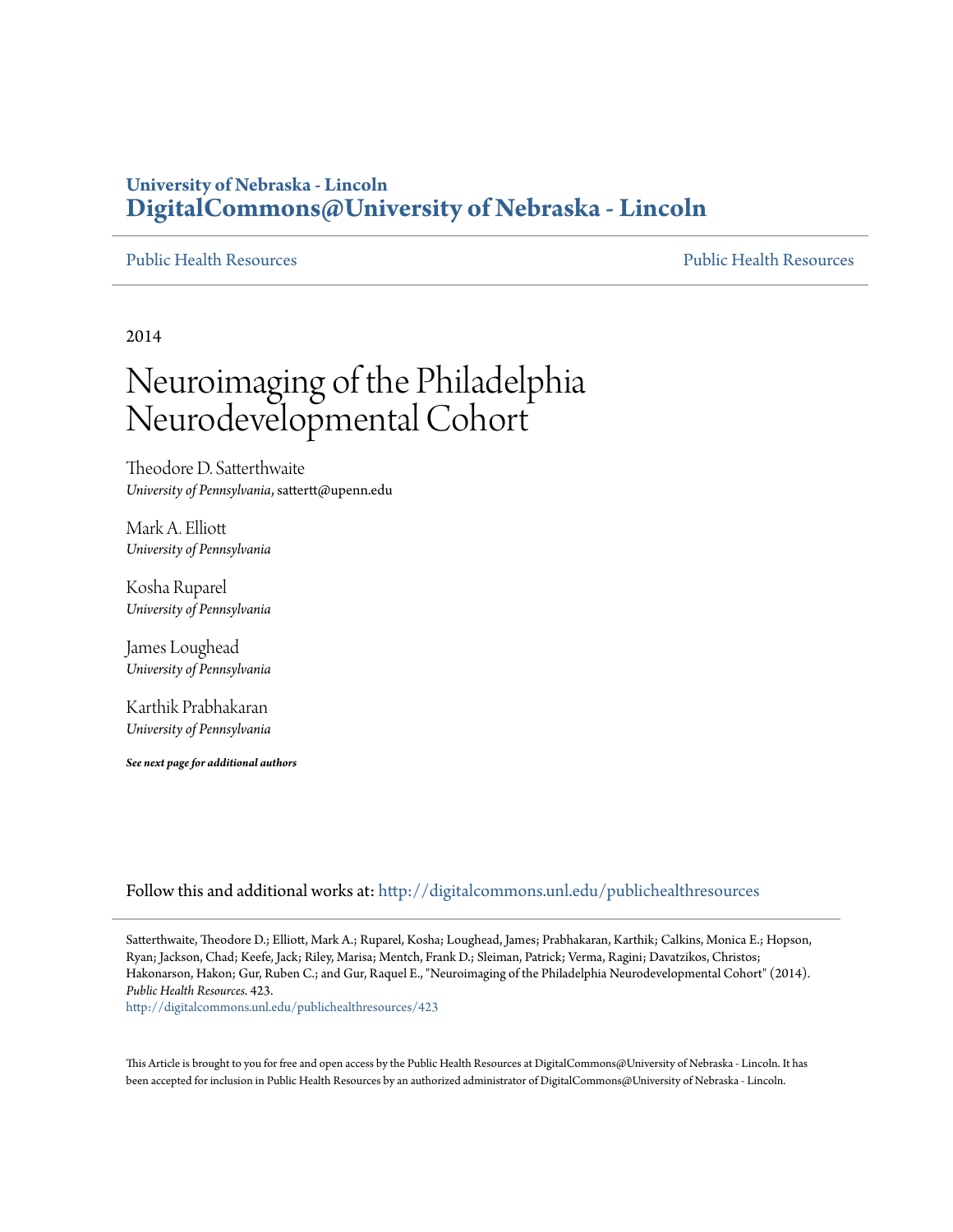### **Authors**

Theodore D. Satterthwaite, Mark A. Elliott, Kosha Ruparel, James Loughead, Karthik Prabhakaran, Monica E. Calkins, Ryan Hopson, Chad Jackson, Jack Keefe, Marisa Riley, Frank D. Mentch, Patrick Sleiman, Ragini Verma, Christos Davatzikos, Hakon Hakonarson, Ruben C. Gur, and Raquel E. Gur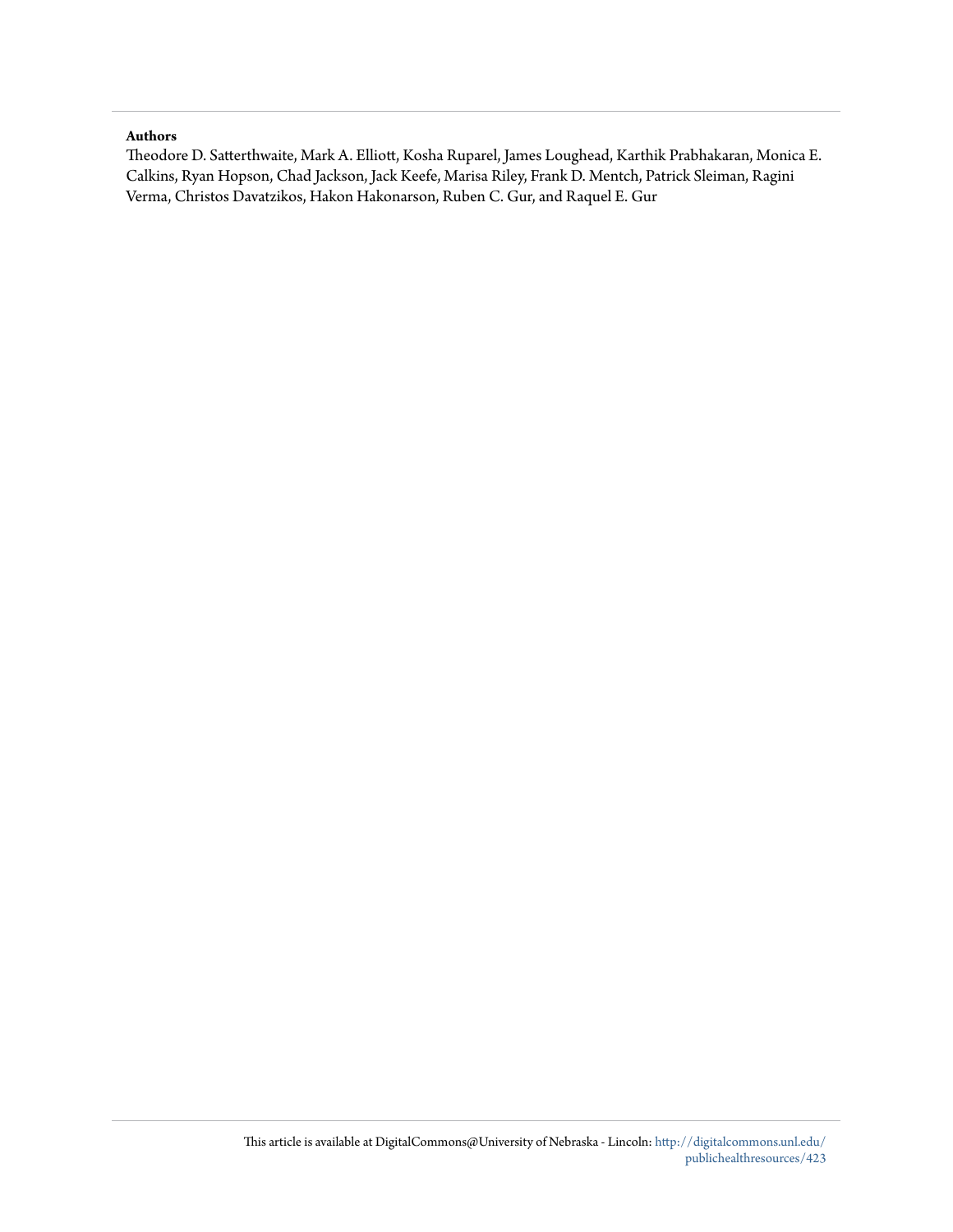Contents lists available at ScienceDirect

## NeuroImage

journal homepage: www.elsevier.com/locate/ynimg



### Review

## Neuroimaging of the Philadelphia Neurodevelopmental Cohort<sup>☆</sup>



Theodore D. Satterthwaite <sup>a, $\ast$ ,1</sup>, Mark A. Elliott <sup>b,1</sup>, Kosha Ruparel <sup>a,1</sup>, James Loughead <sup>a</sup>, Karthik Prabhakaran <sup>a</sup>, Monica E. Calkins <sup>a</sup>, Ryan Hopson <sup>a</sup>, Chad Jackson <sup>a</sup>, Jack Keefe <sup>a</sup>, Marisa Riley <sup>a</sup>, Frank D. Mentch <sup>c</sup>, Patrick Sleiman <sup>c</sup>, Ragini Verma <sup>b</sup>, Christos Davatzikos <sup>b</sup>, Hakon Hakonarson <sup>c</sup>, Ruben C. Gur <sup>a,b,d</sup>, Raquel E. Gur <sup>a,b</sup>

<sup>a</sup> Department of Psychiatry, Perelman School of Medicine, University of Pennsylvania, Philadelphia. PA 19104. USA

b Department of Radiology, Perelman School of Medicine, University of Pennsylvania, Philadelphia, PA 19104, USA

<sup>c</sup> Center for Applied Genomics, Children's Hospital of Philadelphia, Philadelphia, PA 19104, USA

<sup>d</sup> Philadelphia Veterans Administration Medical Center, Philadelphia, PA 19104, USA

#### article info abstract

Article history: Accepted 24 July 2013 Available online 3 August 2013

Keywords: Neuroimaging Development Adolescence Connectome MRI fMRI Brain Resting-state

The Philadelphia Neurodevelopmental Cohort (PNC) is a large-scale, NIMH funded initiative to understand how brain maturation mediates cognitive development and vulnerability to psychiatric illness, and understand how genetics impacts this process. As part of this study, 1445 adolescents ages 8–21 at enrollment underwent multimodal neuroimaging. Here, we highlight the conceptual basis for the effort, the study design, and the measures available in the dataset. We focus on neuroimaging measures obtained, including T1-weighted structural neuroimaging, diffusion tensor imaging, perfusion neuroimaging using arterial spin labeling, functional imaging tasks of working memory and emotion identification, and resting state imaging of functional connectivity. Furthermore, we provide characteristics regarding the final sample acquired. Finally, we describe mechanisms in place for data sharing that will allow the PNC to become a freely available public resource to advance our understanding of normal and pathological brain development.

© 2013 Elsevier Inc. All rights reserved.

#### **Contents**

| Introduction                                                                                                                                                                                                                   |      |
|--------------------------------------------------------------------------------------------------------------------------------------------------------------------------------------------------------------------------------|------|
|                                                                                                                                                                                                                                |      |
|                                                                                                                                                                                                                                | 545  |
|                                                                                                                                                                                                                                | 545  |
|                                                                                                                                                                                                                                | 546  |
|                                                                                                                                                                                                                                | 546  |
| Computerized neurocognitive battery enterpretation of the content of the content of the content of the content of the content of the content of the content of the content of the content of the content of the content of the | 546  |
|                                                                                                                                                                                                                                | 546  |
|                                                                                                                                                                                                                                |      |
|                                                                                                                                                                                                                                |      |
|                                                                                                                                                                                                                                | -548 |
|                                                                                                                                                                                                                                | 548  |
|                                                                                                                                                                                                                                | 548  |
|                                                                                                                                                                                                                                | 548  |
|                                                                                                                                                                                                                                | 548  |
|                                                                                                                                                                                                                                | 549  |
| Perfusion MRI                                                                                                                                                                                                                  | 550  |

 $\overline{x}$  Financial support: This study was supported by RC2 grants from the National Institute of Mental Health MH089983 and MH089924, as well as T32 MH019112. Dr. Satterthwaite was supported by NIMH K23MH098130 and the Marc Rapport Family Investigator grant through the Brain & Behavior Research Foundation. Dr. Calkins was supported by NIMH K08MH79364. Genotyping was funded in part by an Institutional Development Award to the Center for Applied Genomics from The Children's Hospital of Philadelphia and a donation from Adele and Daniel Kubert.

⁎ Corresponding author at: Brain Behavior Laboratory, 10th Floor, Gates Building, Hospital of the University of Pennsylvania, Philadelphia, PA 19104, USA.

E-mail address: [sattertt@upenn.edu](mailto:sattertt@upenn.edu) (T.D. Satterthwaite).

 $1$  Satterthwaite, Elliott, and Ruparel contributed equally to this manuscript.

This document is a U.S. government work and is not subject to copyright in the United States.

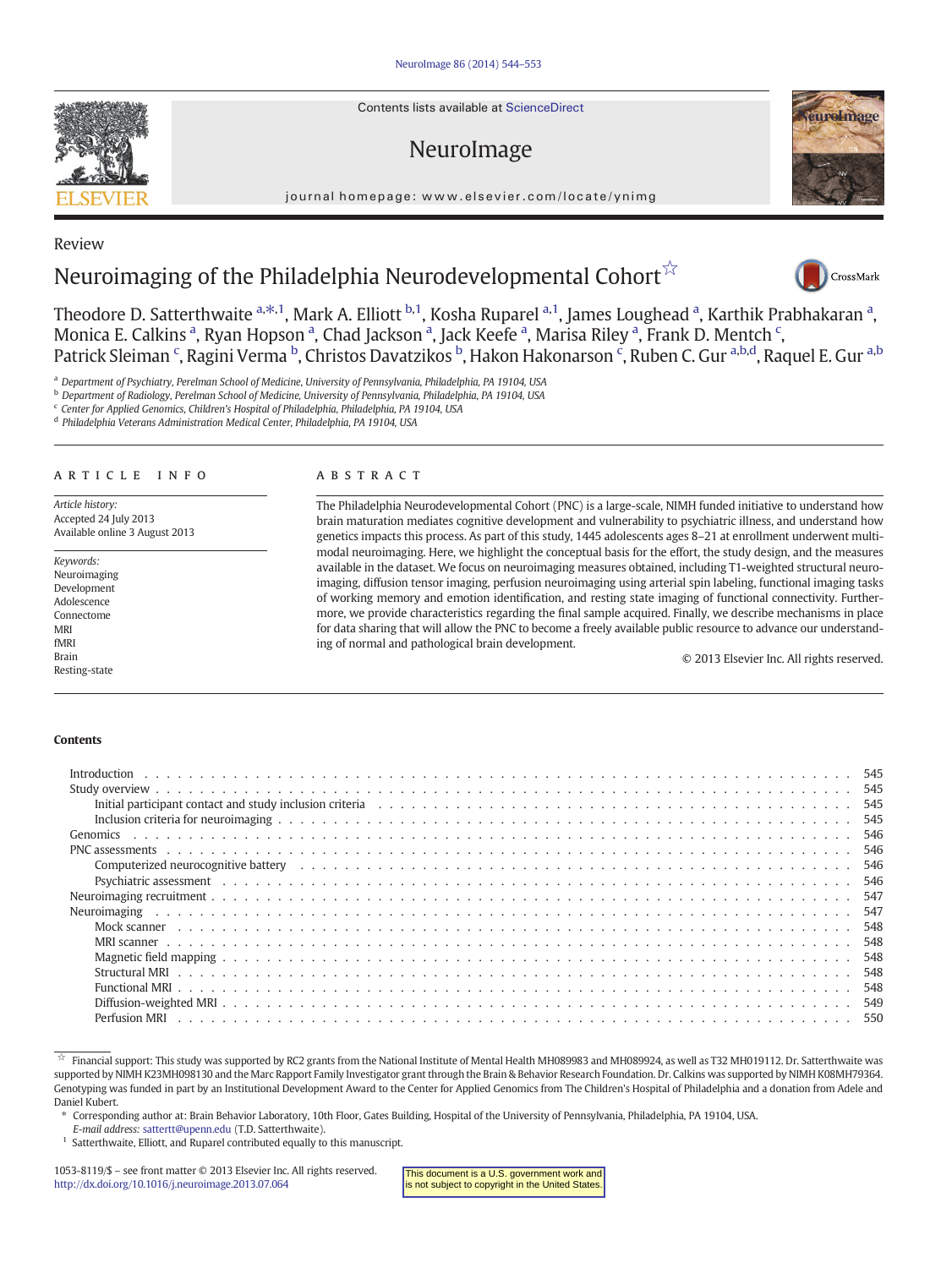#### Introduction

Major mental illnesses are increasingly conceptualized as developmental disorders [\(Paus et al., 2008\)](#page-11-0); 75% of all psychiatric disorders begin before age 24 [\(Kessler et al., 2005\)](#page-10-0). Therefore, understanding the neurobiological origin of mental illness is predicated upon knowledge of how the brain develops normally, and how abnormal brain development mediates vulnerability to psychiatric symptoms [\(Insel,](#page-10-0) [2009](#page-10-0)). Accordingly, data regarding how both genetics and the environment "bend the curve" of brain development to confer both risk and resilience are of paramount importance. Such an endeavor requires largescale samples with data that spans multiple levels of analysis, including genetics, neuroimaging, as well as psychiatric and cognitive assessment.

In response to this challenge, as part of the American Reinvestment and Reconstruction Act of 2009, the National Institutes of Mental Health funded an ambitious two-year collaborative study between the Center for Applied Genomics (CAG) at the Children's Hospital of Philadelphia (CHOP; PI: Hakon Hakonarson) and the Brain Behavior Laboratory at the University of Pennsylvania (Penn, PI: Raquel E. Gur). The study design leveraged existing resources at CAG, including a subject pool of approximately 50,000 children, adolescents, and young adults who had previously been genotyped and had provided consent to be re-contacted for future research. As part of the Philadelphia Neurodevelopmental Cohort (PNC), 9428 children ages 8–21 at enrollment were evaluated with a detailed cognitive and psychiatric assessment. A sub-sample of 1445 participants received multi-modal neuroimaging at Penn.

Here we describe the study design and methods of the neuroimaging component of the PNC. We summarize other study components, which will be fully described elsewhere. We focus in this report on the neuroimaging recruitment process, neuroimaging methods, and informatics systems of the PNC. We conclude by discussing the PNC in relation to other large-scale neuroimaging initiatives, describe the data-sharing policies of the PNC, and introduce ongoing and planned follow-up studies. Taken together, the PNC will form a valuable, publically available resource for the study of both normal and pathological human brain development.

#### Study overview

The PNC is a large-scale initiative that seeks to describe how genetics impact trajectories of brain development and cognitive functioning in adolescence, and understand how abnormal trajectories of development are associated with psychiatric symptomatology. Accordingly, psychiatric and cognitive phenotyping was performed on a sample of  $n = 9428$  participants ages 8-21; a sub-sample ( $n = 1445$ ) of these participants received multimodal neuroimaging as described here [\(Fig. 1](#page-4-0)). All participants were drawn from a pool of approximately 50,000 subjects who had already been genotyped by the Center for Applied Genomics at the Children's Hospital of Philadelphia. The participants were from the greater Philadelphia area and selected at random

after stratification by sex, age, and ethnicity. Participants had been previously enrolled in a genomics study at CAG and they and/or their parents had provided informed consent (assent) to be re-contacted for participation in additional studies such as this one. The institutional review boards of both the University of Pennsylvania and the Children's Hospital of Philadelphia approved all study procedures.

#### Initial participant contact and study inclusion criteria

Participants were first mailed a letter that described the study, followed by a telephone call. The purpose of the phone call, which followed a prescribed script, was to establish that the potential participant is still interested in participation and was able to participate by meeting the following minimal inclusion criteria: (a) able to provide signed informed consent (for participants under age 18 assent and parental consent were required); (b) English proficiency; and (c) physically and cognitively able to participate in an interview and computerized neurocognitive testing. The inclusion bar was set at a minimal level in order to ensure that the child can provide useful data, but children at this stage were not otherwise screened out for any specific medical or psychiatric disorder. Thus, the overall sample consists of children who came for pediatric care, gave blood for genomic studies, and consented to be contacted for future studies. Most subjects came for primary care in one of the many CHOP-affiliated clinics throughout the Delaware Valley, but the sample could be somewhat enriched by children with more complicated illnesses who received care at CHOP. Thus, the overall sample was not screened for neurological or other deficits except for such that would result in damage severe enough to cause failure to meet the inclusion criteria (e.g., pervasive developmental disorder, mental retardation, or intracranial lesions that impact the sensory, motor or mental ability to be tested). However, participants with medical problems that could impact brain function were excluded from neuroimaging (see below). Notably, the sample is not enriched by people with behavioral disorders or those who seek out participation in research by responding to advertisements. Cognitive and psychiatric assessment was conducted at home (68.8% of participants) or in the laboratory (31.2%), according to family and subject preference.

#### Inclusion criteria for neuroimaging

Genotyped participants who completed the initial cognitive and psychiatric phenotyping were potentially eligible for enrollment in the neuroimaging arm of the study. However, subjects were only enrolled in the neuroimaging portion of the study if they did not meet certain additional exclusion criteria. These included medical problems that could impact brain function or compromise the ability to complete the neuroimaging tasks, claustrophobia, or implanted ferrous metal (see [Table 1](#page-4-0) for details). Neuroimaging was performed in coordination with psychiatric and cognitive assessment on a separate study visit, so that on average subjects were imaged 3.3 months after assessment was completed.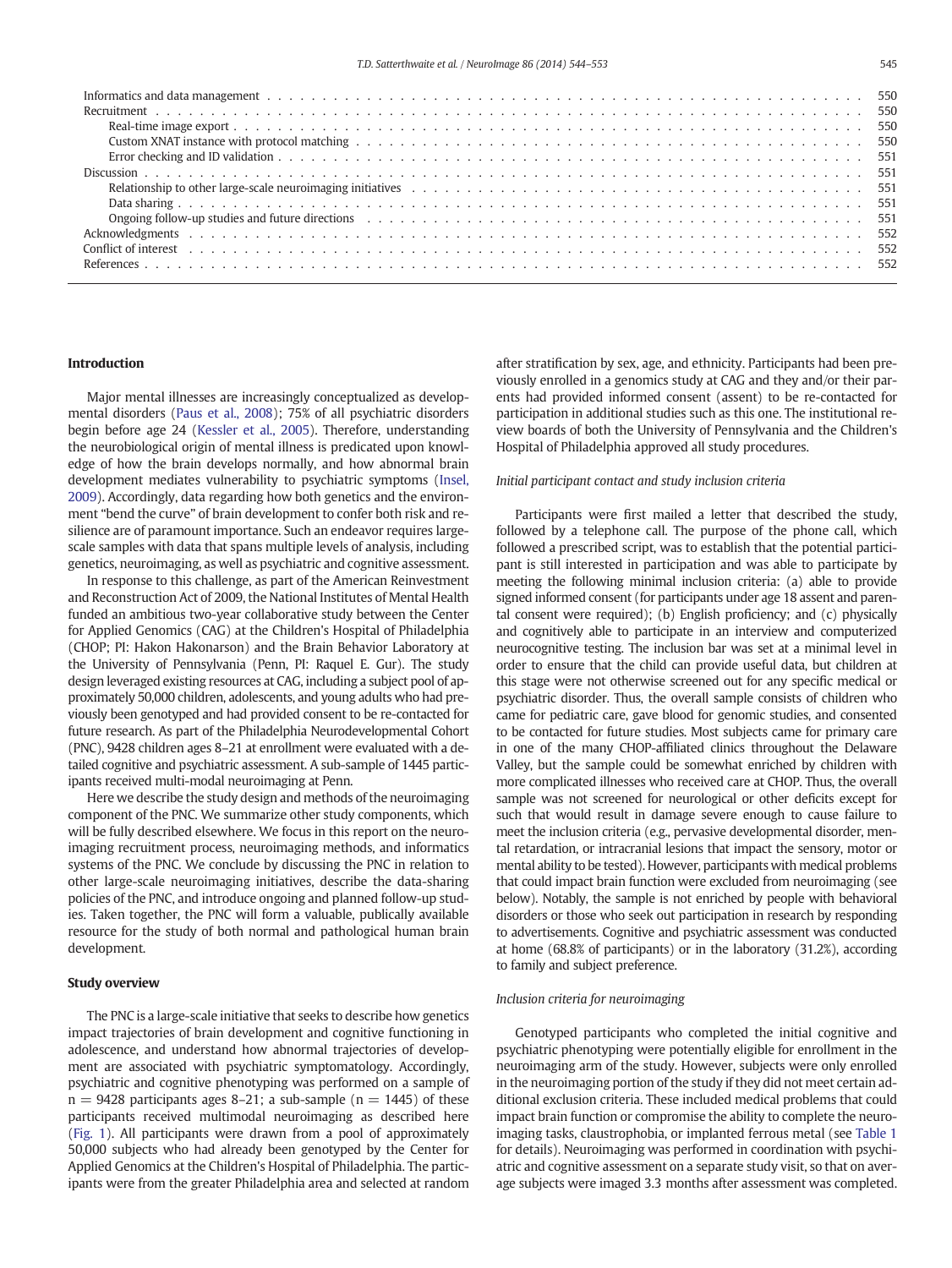<span id="page-4-0"></span>

Fig. 1. Overall study design.

#### Genomics

All genotyping was performed at the Center for Applied Genomics as previously described. Of the 1445 samples recruited for the imaging [\(Hakonarson et al., 2007\)](#page-10-0) studies 657 were genotyped on the Illumina HumanHap 610 array; 399 on the Illumina HumanHap 550 array; 281 on the Illumina Human Omni Express array and 108 on the Affymetrix Axiom array. Samples were recruited randomly from the pool of genotyped samples, so it is unlikely that there is a genotype/phenotype platform bias. All genetic data will be imputed to the same 1KGP reference. However, data from different platforms (e.g., Affymetrix versus Illumina) will be analyzed separately and then combined using meta-analysis.

#### Table 1

| Subject exclusion criteria. |  |
|-----------------------------|--|
|                             |  |

| Medical history               | Severe general medical problems, including but not<br>limited to: cancer, cerebral meningitis, cystic fibrosis,<br>immunological conditions (e.g., lupus, common<br>variable immunodeficiency), lead poisoning, severe<br>liver or kidney problems, sickle cell anemia |
|-------------------------------|------------------------------------------------------------------------------------------------------------------------------------------------------------------------------------------------------------------------------------------------------------------------|
| Neurological/endocrine        | Epilepsy, stroke, loss of consciousness for more than                                                                                                                                                                                                                  |
| conditions                    | 5 min, major neurodevelopmental disorders (e.g.,                                                                                                                                                                                                                       |
|                               | autism), brain tumor or injury, reflex neurovascular                                                                                                                                                                                                                   |
|                               | dystrophy, Marfan syndrome, thyroid problems,                                                                                                                                                                                                                          |
|                               | Turner syndrome                                                                                                                                                                                                                                                        |
| Factors affecting ability to  | History of difficulty completing cognitive battery on                                                                                                                                                                                                                  |
| complete MRI tasks            | laptop, impaired vision or hearing.                                                                                                                                                                                                                                    |
| Unverified metal exposure     | Welding without safety goggles, injury of metallic                                                                                                                                                                                                                     |
|                               | object without proper treatment                                                                                                                                                                                                                                        |
| General MRI contraindications | Biomedical implants, current pregnancy, dental work                                                                                                                                                                                                                    |
|                               | (e.g., braces), neurological tic disorders severe                                                                                                                                                                                                                      |
|                               | enough to prevent staying still in a scanner, piercing                                                                                                                                                                                                                 |
|                               | that was not removable, known abnormal brain                                                                                                                                                                                                                           |
|                               | anatomy, significant number of amateur tattoos                                                                                                                                                                                                                         |

#### PNC assessments

As every participant who underwent neuroimaging was recruited from the super-set of subjects for whom medical, cognitive, and psychiatric data was available, the phenotyping available for all imaged subjects is unusually deep for a study of this scale. While the focus of this paper is on the neuroimaging component of the study, the subject-level measures are briefly summarized here. (For further details on the cognitive and psychiatric assessment, see [Gur et al. \(2012\)](#page-10-0)).

#### Computerized neurocognitive battery

As previously described [\(Gur et al., 2012](#page-10-0)), the 1-hour Penn computerized neurocognitive battery (Penn CNB) was administered to all participants. The CNB consists of 14 tests that were adapted from tasks applied in functional neuroimaging studies to evaluate a broad range of cognitive domains. These domains include executive control (abstraction [\(Gur et al., 2010\)](#page-10-0) and mental flexibility, attention, working memory), episodic memory (verbal, facial, spatial), complex cognition (verbal reasoning, nonverbal reasoning, spatial processing), social cognition (emotion identification, emotion intensity differentiation, age differentiation) and sensori-motor and motor speed. Except for the latter two tests that only measure speed, each test provides measures of both accuracy and speed. As described in detail in [Gur et al. \(2012\),](#page-10-0) the CNB is sensitive to both age and sex differences in this sample.

#### Psychiatric assessment

Psychopathology was assessed using a computerized structured screener (GOASSESS) that was developed from a modified version of the Kiddie-Schedule for Affective Disorders and Schizophrenia. The psychopathology [\(Kaufman et al., 1997](#page-10-0)) screener allows symptom and criterion-related assessment of mood, anxiety, behavioral, eating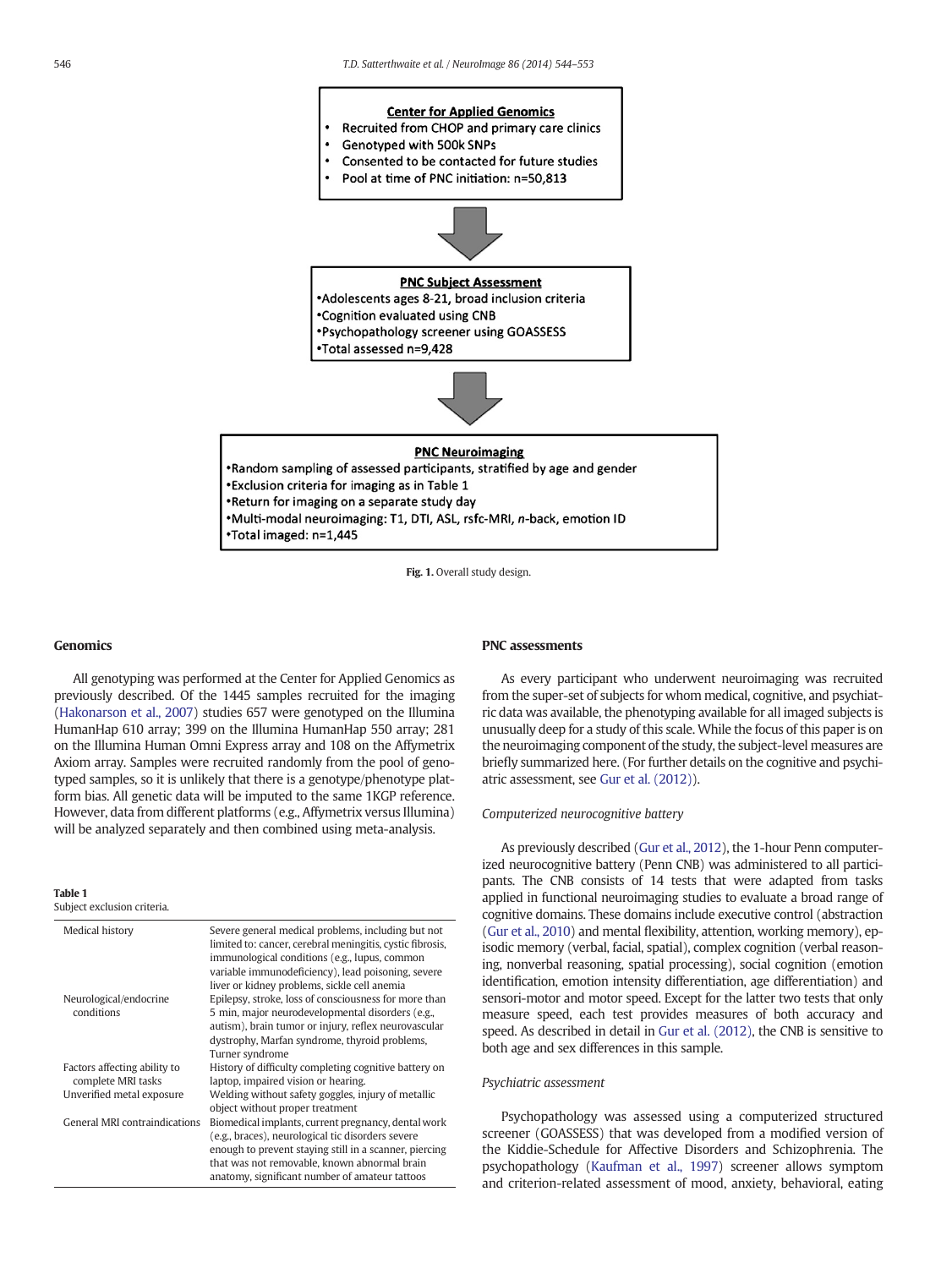disorders and psychosis spectrum symptoms and substance use history. Collateral informants were included for children  $\le$ 18. Quality control was maintained through rigorous training, certification and monitoring.

Finally, in contrast to the assessment described above that was administered on a separate study day from the imaging session, because of the known influence of anxiety on certain functional imaging phenotypes, anxiety was assessed using the State-Trait Anxiety Inventory (STAI; ([Spielberger et al., in press](#page-11-0))). The STAI was administered both immediately before and after the scanning session using a web-based iPad © interface.

#### Neuroimaging recruitment

It is hard to overstate the logistical challenges involved in imaging nearly 1500 adolescent participants in a 30-month period on a single scanner. From the outset, recruitment was among the biggest challenges of this study. The recruitment strategy was adapted based on initial experience, where 30% of subjects scheduled for imaging did not arrive for their appointment.

Prior research indicates that this no-show rate, while high, is not atypical. In clinical research, reported rates of no-show range from 10 to 30% ([Goldman et al., 1982; Lehmann et al., 2007; Neal et al., 2001](#page-10-0)). The present study had many "risk-factors" for a high no-show rate, including an adolescent sample, a racially and socioeconomically diverse subject pool, and a wide geographic catchment area [\(Lehmann et al.,](#page-11-0) [2007; Neal et al., 2001](#page-11-0)). In response to these obstacles, the recruitment process was comprehensively revised and a dedicated imaging recruitment team, whose sole responsibility was to recruit subjects and manage the imaging schedule was established. This restructuring significantly increased the number of subjects scheduled and also lowered the no-show rate. Key adjustments included evening and weekend scanning to accommodate adolescent schedules, as well as a system of overbooking imaging slots based on no-show rate data to ensure full utilization of available scanning slots.

In total, PNC neuroimaging recruiters contacted nearly 6000 of 8500 eligible participants who completed psychiatric and cognitive assessment (Fig. 2). Of the 1409 subjects scheduled for MRI as part of the revised recruitment strategy, only 16% did not arrive for their scheduled appointment, representing a nearly 50% decline in the no-show rate. As displayed in [Fig. 3,](#page-6-0) the final sample imaged ( $n = 1445$ ) included a broad range of subjects in the critical late childhood through adolescent period; the sample was well balanced at each age bin by sex [\(Fig. 3](#page-6-0)A). Furthermore, the sample included relatively even proportions of Caucasians and African-Americans [\(Fig. 3](#page-6-0)B); the diversity of the participants in the PNC is one of its major strengths.

#### Neuroimaging

In contrast to several other recent large-scale neuroimaging efforts [\(Biswal et al., 2010; Brown et al., 2012; Jack et al., 2008; Schumann](#page-10-0) [et al., 2010](#page-10-0)), all imaging data from the PNC were acquired at a single site, on a single scanner, in a short period of time that did not span any software or hardware upgrades. Conversely, unlike other largescale single-site studies [\(Nooner et al., 2012; Van Essen et al., 2012](#page-11-0)), due to the demanding recruitment goals and the short study timeline, there was not a dedicated development phase. Accordingly, product sequences were used, with the only exceptions being the perfusion and B0 mapping sequences, which were based on customer written routines (see below). The MRI protocol was comprised of scans designed to obtain information on brain structure, perfusion, structural connectivity, resting state functional connectivity, working memory function, and emotion identification. A measurement of static magnetic field inhomogeneity (B0 map) was also performed. The parameters of each sequence are described in [Table 2](#page-6-0). All scans were acquired with a straight magnet axial orientation (i.e. non-oblique). The total scanning time of the entire protocol was 50 min, 32 s. Scanner stability was monitored routinely over an 18-month period by calculating the mean temporal SNR using one of the BOLD sequences (fractal  $n$ -back sequence, see below) with



Fig. 2. Schematic of recruitment process.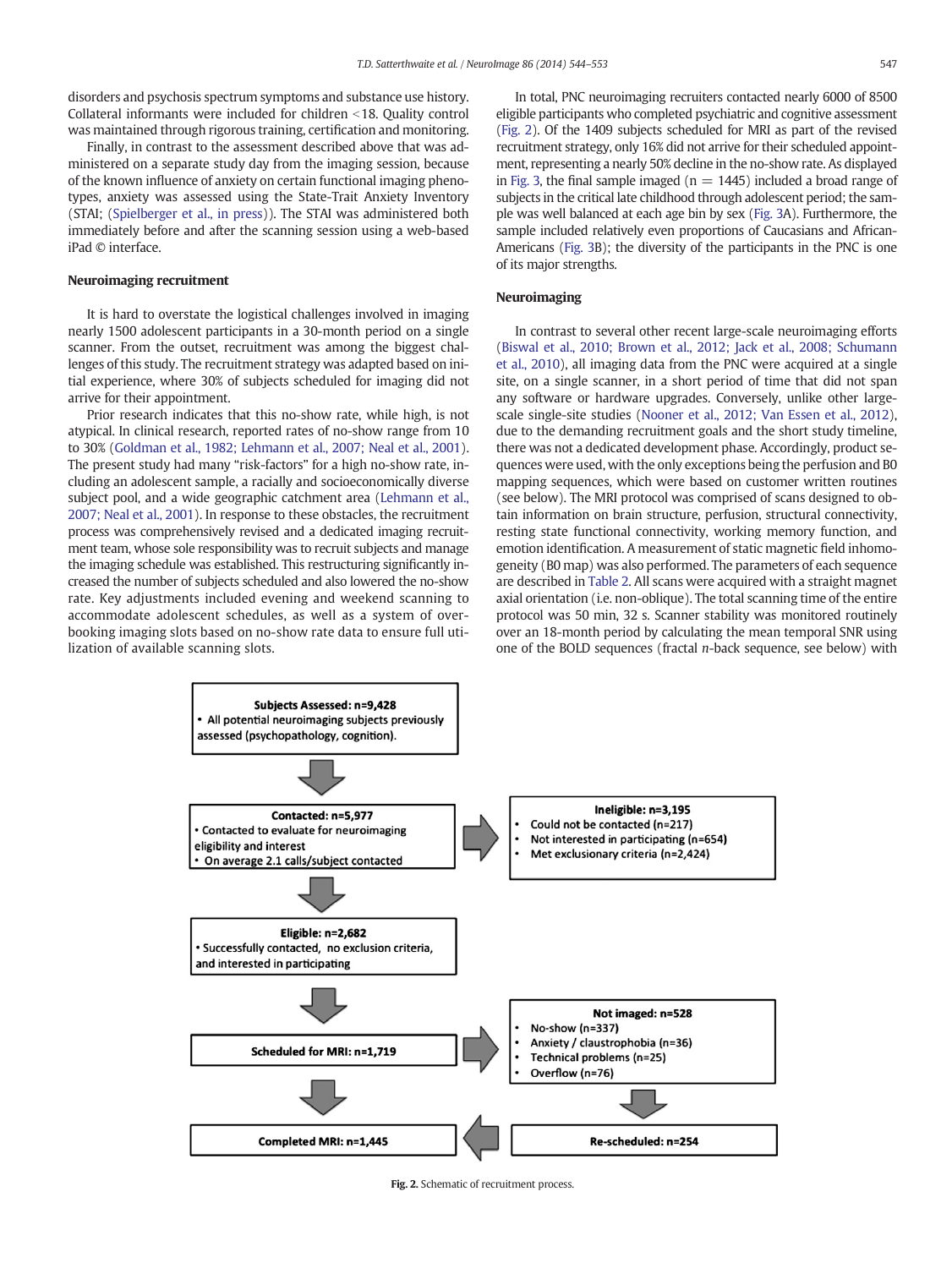<span id="page-6-0"></span>

Fig. 3. Final sample composition ( $n = 1445$ ) by age and sex (A) or race (B).

a standard Siemens cylindrical phantom doped with nickel sulfate (see [Fig. 4](#page-7-0)).

#### Mock scanner

Prior to scanning, in order to acclimate subjects to the MRI environment and to help subjects learn to remain still during the actual scanning session, a mock scanning session was conducted using a decommissioned MRI scanner and head coil. Mock scanning was accompanied by acoustic recordings of the noise produced by gradient coils for each scanning pulse sequence. During these sessions, feedback regarding head movement was provided using the MoTrack motion tracking system (Psychology Software Tools, Inc, Sharpsburg, PA). Motion feedback was only given during the mock scanning session.

#### MRI scanner

All MRI scans were acquired on a single 3T Siemens TIM Trio wholebody scanner located in the Hospital of the University of Pennsylvania. The system operated under the VB17 revision of the Siemens software. Signal excitation and reception were obtained using a quadrature body coil for transmit and a 32-channel head coil for receive. Gradient performance was 45 mT/m, with a maximum slew rate of 200 T/m/s.

#### Magnetic field mapping

The main magnetic field (i.e. B0) was spatially mapped using a double-echo, gradient-recalled echo (GRE) sequence. Both magnitude and phase images were selected for image reconstruction since it is the phase signal which contains information about the magnetic field. Care was taken to ensure that the B0 shim settings were identical for this acquisition and subsequent BOLD scans. Furthermore, the Siemens advanced shim option was selected. This option performs multiple passes of the automated shim current optimization, resulting in improved magnetic field homogeneity across the brain. Since the Siemens

| Table 2 |                      |
|---------|----------------------|
|         | Sequence parameters. |

 $T = T$ 

product B0 mapping sequence did not support this option at the time this study was begun, a user-modified version of the multi-echo GRE sequence that enabled this feature was used instead. The field-of-view of this scan was chosen to be larger than that of the BOLD scans so that the obtained field map covered all of the volume of interest in all BOLD runs.

#### Structural MRI

Brain structural imaging was obtained using a magnetization prepared, rapid-acquisition gradient-echo (MPRAGE) sequence. Receive coil (i.e. B1) shading was reduced by selecting the Siemens prescan normalize option, which corrects for B1 inhomogeneity based on a body coil reference scan. Image quality assessment (QA) was performed using visual inspection, which primarily focused on identifying excessive subject motion [\(Table 3\)](#page-7-0).

#### Functional MRI

Both task-based and resting-state BOLD scans were acquired with a single-shot, interleaved multi-slice, gradient-echo, echo planar imaging (GE-EPI) sequence. In order to reach steady-state signal levels, the sequence performed two additional dummy scans at the start of the sequence. These scans were not saved to the image database. The imaging volume was sufficient to cover the entire cerebrum of all subjects, starting superiorly at the apex. In some subjects, the inferior portion of the cerebellum could not be completely included within the imaging volume. The selection of imaging parameters was driven by the goal of achieving whole brain coverage with acceptable image repetition time (i.e. TR = 3000 ms). A voxel resolution of  $3 \times 3 \times 3$  mm with 46 slices was the highest obtainable resolution that satisfied those constraints. Higher spatial resolution could have been obtained by adopting parallel imaging acceleration (e.g. GRAPPA), but pilot studies revealed undesirable decreases in BOLD activation with this option.

These acquisition parameters were used in three separate runs, including two task-related scans and one resting-state scan. Tasks

| Sequence          | TR/TE/TI            | <b>FOV</b> | Matrix       | Slice thick/gap | Flip angle | Reps              | <b>GRAPPA</b> factor | BW/pixel | PE direction | Acq time |
|-------------------|---------------------|------------|--------------|-----------------|------------|-------------------|----------------------|----------|--------------|----------|
|                   |                     |            |              |                 |            |                   |                      |          |              |          |
|                   |                     | RL/AP      | RL/AP/slices |                 |            |                   |                      |          |              |          |
|                   | (ms)                | (mm)       |              | (mm)            | (deg)      |                   |                      | (Hz)     |              |          |
| <b>MPRAGE</b>     | 1810/3.5/1100       | 180/240    | 192/256/160  | 1/0             | 9          | $\qquad \qquad -$ |                      | 130      | <b>RL</b>    | 3:28     |
| <b>PCASL</b>      | $4000/15/-$         | 220/220    | 96/96/20     | 5/1             | 90/180     | 80                |                      | 2604     | AP           | 5:32     |
| B0 map            | $1000/2.69 + 5.27/$ | 240/240    | 64/64/44     | 4/0             | 60         | $\qquad \qquad -$ |                      | 500      | AP           | 1:04     |
| n-back            | $3000/32/-$         | 192/192    | 64/64/46     | 3/0             | 90         | 231               | ۰                    | 2056     | AP           | 11:39    |
| Emotion ID        | $3000/32/-$         | 192/192    | 64/64/46     | 3/0             | 90         | 210               | ۰                    | 2056     | AP           | 10:36    |
| DTI               | 8100/82             | 240/240    | 128/128/70   | 2/0             | 90/180/180 | 35                | 3                    | 2170     | AP           | 5:24     |
| DTI               | 8100/82             | 240/240    | 128/128/70   | 2/0             | 90/180/180 | 36                | 3                    | 2170     | AP           | 5:32     |
| <b>Resting FC</b> | $3000/32/-$         | 192/192    | 64/64/46     | 3/0             | 90         | 124               | ۰                    | 2056     | AP           | 6:18     |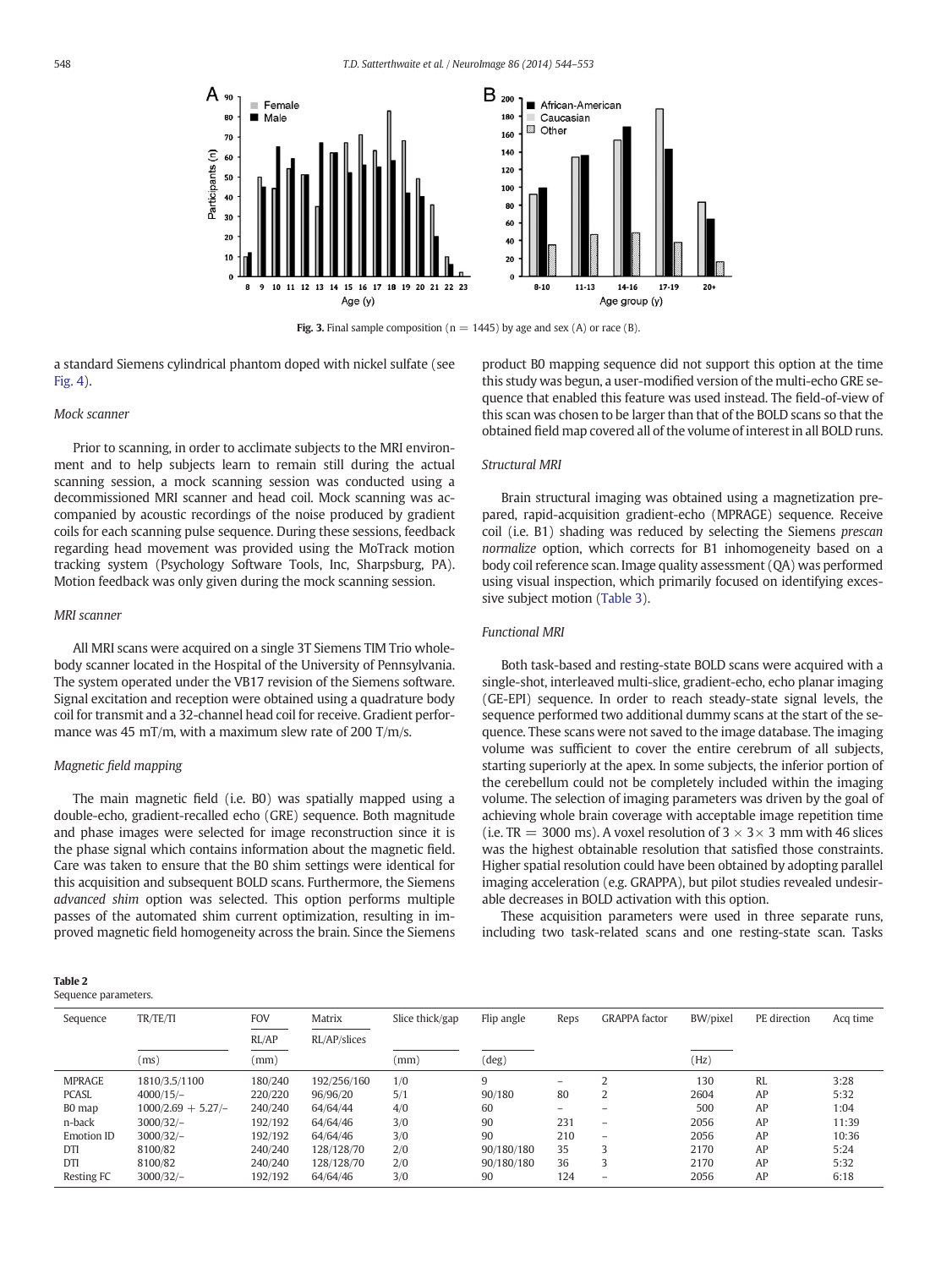<span id="page-7-0"></span>

Fig. 4. Scanner stability. Scanner stability was monitored by calculating the mean temporal SNR of the fractal n-back BOLD sequence with a standard Siemens cylindrical phantom doped with nickel sulfate.

were selected to probe working memory and affective functioning, which have been implicated in a wide range of psychiatric disorders. Tasks were administered in a counter-balanced order across the course of the study. As a probe of working-memory function, we used a fractal version of the standard n-back task [\(Ragland et al., 2002; Satterthwaite](#page-11-0) [et al., 2012a](#page-11-0)). The task was chosen because it has been shown to be a reliable probe of the executive system, and has the advantage of not being contaminated by lexical processing abilities that also evolve during development ([Brown et al., 2005; Schlaggar et al., 2002\)](#page-10-0). The task involved presentation of complex geometric figures (fractals) for 500 ms, followed by a fixed interstimulus interval of 2500 ms. This occurred under three conditions: 0-back, 1-back, and 2-back, producing different levels of WM load. In the 0-back condition, participants responded with a button press to a specified target fractal. For the 1-back condition, participants responded if the current fractal was identical to the previous one; in the 2-back condition, participants responded if the current fractal was identical to the item presented two trials previously. Each condition consisted of a 20-trial block (60 s); each level was repeated over three blocks. The target–foil ratio was 1:3 in all blocks with 45 targets and 135 foils overall. Visual instructions (9 s) preceded each block, informing the participant of the upcoming condition. The task included a total of 72 s of rest while a fixation crosshair was displayed, which was distributed equally in three blocks of 24 s at beginning, middle, and end of the task. Total working memory task duration was 11.6 min.

The emotion identification task is an extension of prior studies in our laboratory [\(Gur et al., 2002, 2007](#page-10-0)). It employs a fast event-related design with a jittered inter-stimulus interval (ISI). Subjects viewed 60 faces displaying neutral, happy, sad, angry, or fearful expressions, and were asked to label the emotion displayed. Briefly, the stimuli were color photographs of actors (50% female) who volunteered to participate in a study on emotion. Actors were coached by professional directors to express a range of facial expressions. For the present task, a subset of intense expressions was selected based on high degree of accurate identification (80%) by raters. Each face was displayed for 5.5 s followed by a variable ISI of 0.5 to 18.5 s, during which a complex

| .<br>. . |  |
|----------|--|
|----------|--|

Images acquired and yield after QA.

| Sequence      | Acquired (n) | Passed QA (n)     |
|---------------|--------------|-------------------|
| <b>MPRAGE</b> | 1445         | 1332 <sup>a</sup> |
| pCASL         | 1365         | $1330^{a,b}$      |
| $n$ -back     | 1316         | 1259 <sup>b</sup> |
| Emotion ID    | 1355         | 1295 <sup>b</sup> |
| DTI           | 1279         | $1225^a$          |
| Resting FC    | 1275         | $1028^{a,c}$      |

Visual inspection.

QA threshold of mean relative displacement  $>$  0.5 mm.

In ongoing analyses, due to the deleterious effects of motion on connectivity data, a more stringent exclusion criterium of MRD > 0.2 mm or > 20 displacements over 0.2 mm has been used, resulting in a sample of  $n = 1018$ .

crosshair (that matched the faces' perceptual qualities) was displayed. Total emotion identification task duration was 10.5 min.

During the resting-state scan, a fixation cross was displayed as images were acquired. Subjects were instructed to stay awake, keep their eyes open, fixate on the displayed crosshair, and remain still. Total resting state scan duration was 6.2 min.

BOLD image quality was extensively assessed through custom written software that calculated the following QA metrics: temporal signalto-noise ratio (tSNR), subject motion, global signal spike rate, and global signal drift. Voxel-wise tSNR was computed for all brain voxels by dividing the mean time course voxel amplitude by its standard deviation. Overall imaging session tSNR was computed as the average tSNR over all brain voxels. Subject motion was computed using the motion parameter estimations returned by the FSL mcflirt routine. The six motion parameters at each time point were converted to a time course measure of the relative RMS voxel displacement ([Jenkinson et al., 2002](#page-10-0)). Finally, the temporal average of this time course displacement signal was used to represent overall subject motion for the session. This metric is termed the mean relative displacement (MRD), and is expressed in mm. As seen in Fig. 5 strong relationship was present between tSNR and subject motion. This relationship persisted even when tSNR was computed from the motion correction image data. Earlier, we [\(Satterthwaite](#page-11-0) [et al., 2012b](#page-11-0)) and others ([Power et al., 2011; Van Dijk et al., 2011](#page-11-0)) have demonstrated that subject motion is of particular concern for rsfc-MRI data. Optimized processing techniques substantially mitigate the impact of motion ([Satterthwaite et al., 2013\)](#page-11-0); nonetheless a more stringent inclusion criteria for imaging data quality may be advisable (see Table 3).

#### Diffusion-weighted MRI

Diffusion weighted imaging (DWI) scans for the purpose of measuring apparent water diffusion were obtained using a twice-refocused spinecho (TRSE) single-shot EPI sequence. The sequence employs a fourlobed diffusion encoding gradient scheme combined with a 90-180-180 spin-echo sequence designed to minimize eddy-current artifacts ([Reese](#page-11-0) [et al., 2003](#page-11-0)). The sequence consisted of 64 diffusion-weighted directions with  $b = 1000$  s/mm<sup>2</sup>, and 7 scans with  $b = 0$  s/mm<sup>2</sup>. The imaging volume was prescribed in straight magnet axial orientation with the top most slice just superior to the apex.

DWI is typically a poorly tolerated sequence, primarily due to the gradient induced table vibrations. In order to reduce the continuous duration for which the subject was required to tolerate the scan, the DWI sequence was broken into two separate imaging runs. Consequently, a 64-direction set ([Jones et al., 2002\)](#page-10-0) was divided into two independent



Fig. 5. Relationship between tSNR and subject motion (mean relative displacement) in fractal *n*-back task ( $n = 1316$ ).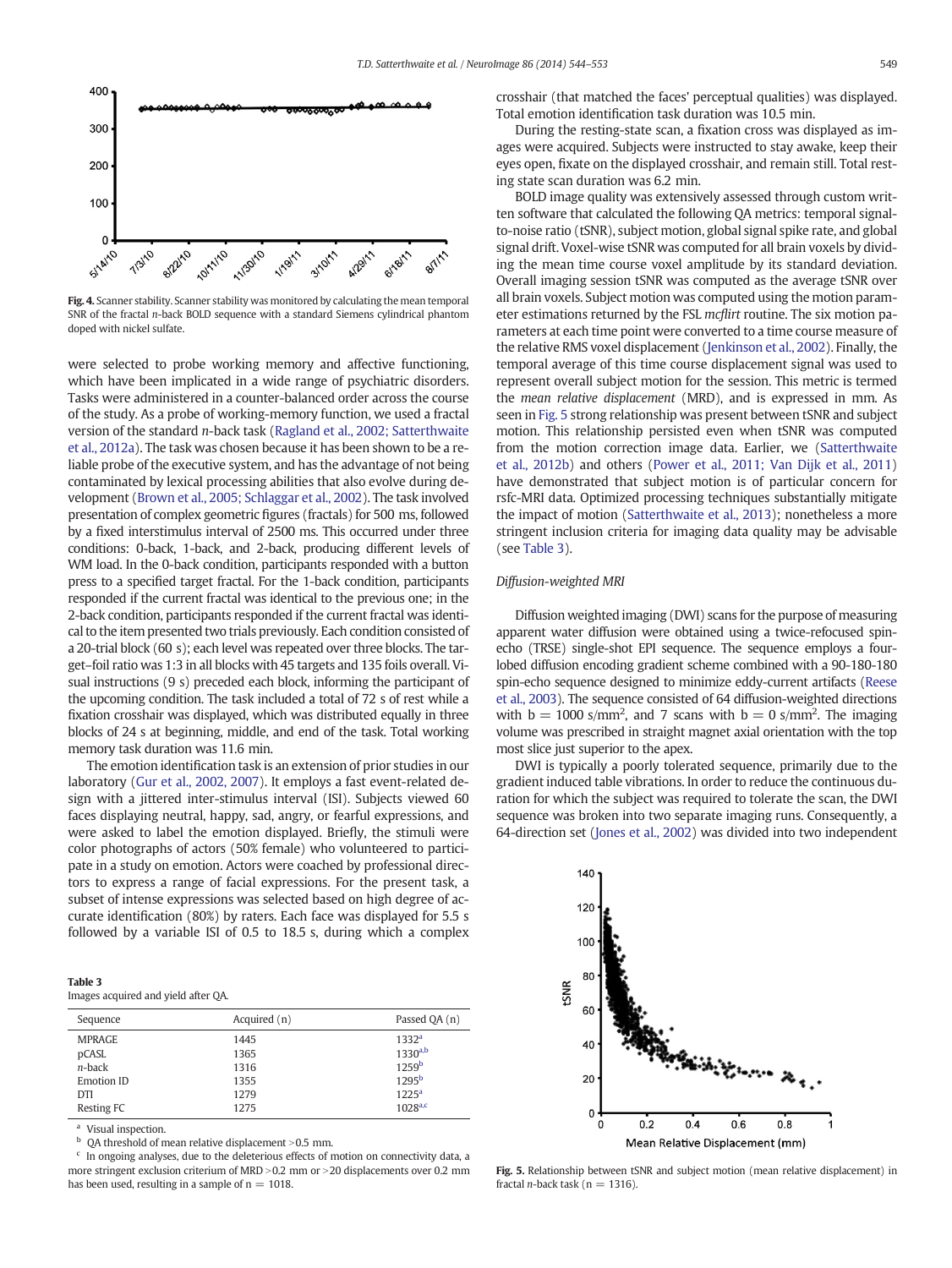sets, each with 32 diffusion-weighted directions (see Supplementary material). Each sub-set was chosen to be maximally independent, such that they separately sampled the surface of a sphere. In addition, direction set 1 contained 3  $b = 0$  acquisitions, and direction set 2 contained  $4 b = 0$  acquisitions.

Image QA of the DWI data was primarily assessed by visual inspection ([Table 3\)](#page-7-0). Rarely, two artifacts were noted in the DTI data. Less common was image striping caused by sub-optimal gradient performance, which was the result of mechanical vibrations at the interface of the gradient cables and the magnet bore. On several occasions during the course of this study, these connections required either replacement or repair by Siemens service engineers. More commonly, images failed QA due to signal dropout caused by the interaction of subject motion and diffusion encoding.

#### Perfusion MRI

Brain perfusion was imaged using a custom written pseudocontinuous arterial spin labeling (pCASL) sequence [\(Wu et al., 2007\)](#page-11-0). The sequence used a single-shot spin-echo EPI readout. Parallel acceleration (i.e. GRAPPA factor  $= 2$ ) was used to reduce the minimum achievable echo time. The arterial spin labeling parameters were: label duration = 1500 ms, post-label delay = 1200 ms, labeling  $plane = 90$  mm inferior to the center slice. The sequence alternated between label and control acquisitions for a total of 80 acquired volumes (40 labels and 40 controls), with the first acquired volume being a label. The slices were acquired in ascending, non-interleaved order to avoid slice ordering confounds associated with interleaved schemes. In order to ensure that all slices had a similar post-label delay, slices were acquired in a compressed scheme immediately following the post-label delay, as opposed to distributing the slice acquisitions evenly throughout the TR period.

Perfusion image QA was assessed using the same tSNR and subject motion measures described for the BOLD scans [\(Table 3](#page-7-0)), with the addition of a visual QA of each image. While spin-echo pCASL has the advantage of a higher SNR than gradient-echo pCASL, due to the large chemical shift of fat in the phase-encoding direction, it was observed that residual fat signal resulted in erroneous CBF quantitation, primarily in inferior occipital regions. We are developing methods to mitigate this effect, which will be described in detail in a separate report.

#### Informatics and data management

Given the large quantity of data and the rapid timeline of the study, systematic procedures for data management and automated quality assurance were of critical importance. Here, we highlight several of the innovative solutions deployed as part of the PNC, including systems used for subject recruitment, image transfer, image QA and archiving, and data tracking (Fig. 6).

#### Recruitment

Given the ambitious recruitment goals, information systems to ensure an organized recruitment effort were necessary. As part of the revised recruitment strategy (see above), each communication with the participant and/or parent/guardian was logged digitally within a custom FileMaker database. This database contained all information necessary to determine eligibility and exclusion criteria, including fields for demographics, MRI compatibility, and medical exclusion criteria. All participant contacts were logged along with any relevant notes and outcomes (e.g. excluded, not interested, scheduled). Current status in the study was clearly indicated and dynamically updated (for example, "Trying to Schedule," "Scheduled", "Completed", etc). Participants were scheduled into open imaging slot using a customized iCal © server that was updated every 5 min.



Fig. 6. PNC informatics.

#### Real-time image export

All dicom images generated by the MRI scanner were transferred automatically to an external hard drive using the Siemens real-time export feature. This feature sends dicom images from each sequence immediately upon completion of the scan, without the need of user interaction. Additionally the dicom files are sorted and named into a file structure allowing unambiguous identification of the subject, scan date and image series. The file structure was automatically backed up to a remote storage location via automated scripts executed nightly.

#### Custom XNAT instance with protocol matching

The dicom image data was imported into a customized instance of the XNAT imaging informatics platform ([Marcus et al., 2007\)](#page-11-0). This included a customized front-end that checked the incoming dicom files for adherence to a template MRI protocol. This front-end (called QLUX) was written in the java programming language, and compared key imaging parameters (e.g. TR, TE, resolution, flip angle, etc.) of the incoming data to a pre-defined template in order to identify any errors or deviations from the scanning procedure. Scanning sessions that successfully matched the template were then automatically imported into the XNAT database. Datasets that contained errors in the protocol were flagged for manual review. Image quality metrics (motion, tSNR) were calculated automatically. The QLUX interface also associated subject responses in the fMRI tasks to the imaging data within the XNAT database. Log files from fMRI tasks were scored by a custom, handvalidated Java-based application that uses an XML description of the task stimuli, possible responses, and the classification of responses to calculate and store the scores within XNAT. Basic image processing utilized tools that are part of FSL ([Jenkinson et al., 2012\)](#page-10-0) and AFNI ([Cox,](#page-10-0)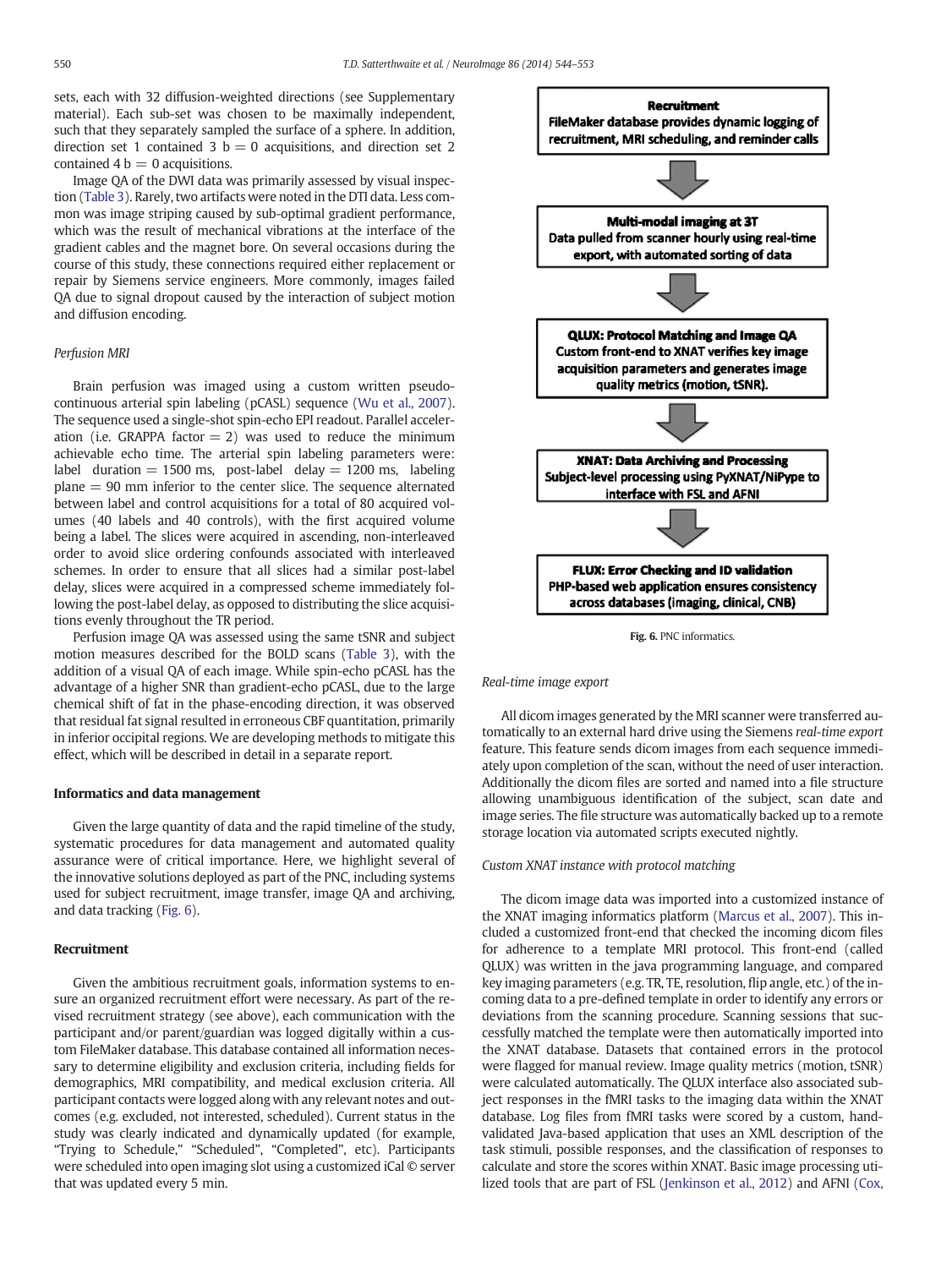[1996](#page-10-0)), and was completed within the XNAT framework using NiPype [\(Gorgolewski et al., 2011\)](#page-10-0) and PyXNAT [\(Schwartz et al., 2012\)](#page-11-0). Highly accurate registration of T1-weighted structural images to template space was achieved using DRAMMS [\(Ou et al., 2011\)](#page-11-0). Additional processing will be tailored to the specific goals of a given analysis and be discussed in detail elsewhere.

#### Error checking and ID validation

A custom PHP-Based Web Application (called FLUX) was developed that alerts team members if an MRI has been completed but was not uploaded into the XNAT instance. FLUX also functions to remind the acquisition team members if assessment data was uploaded to the central FileMaker GOASSESS instance. In addition, the FLUX system mines the CNB, GOASSESS, XNAT, and enrollment databases for digit transposition, omission, or addition errors by combining the most commonly entered information in each (IDs, Age, Date of Birth, Gender) to ensure consistency across all data types. In cases where the data mismatches occurred, team members were alerted for manual review.

#### Discussion

While the PNC is notable in many respects, it is neither the only nor the largest study of neurodevelopment. Below we consider the PNC in relation to other prior or ongoing efforts, describe PNC data-sharing policies, and introduce ongoing and planned follow-up studies.

#### Relationship to other large-scale neuroimaging initiatives

At the outset, neuroimaging studies were typically of very small size, and used to localize within-subject perceptual ([Kwong et al., 1992;](#page-10-0) [Ogawa et al., 1992](#page-10-0)) or cognitive [\(Braver et al., 1997; Casey et al.,](#page-10-0) [1995](#page-10-0)) manipulations. Studies of individual or group differences required larger sample sizes, but these were frequently still feasible for a single investigator. However, as neuroimaging research increasingly aims to parse cognitive function and psychiatric pathology on a dimensional basis ([Insel et al., 2010](#page-10-0)) and relate brain-imaging phenotypes to genomics ([Bigos and Weinberger, 2010; Pine et al., 2010](#page-10-0)), much larger sample sizes are required.

Several large-scale imaging initiatives have been completed or are ongoing. Nonetheless, the diversity of imaging and subject data available and focus on neurodevelopment differentiates the PNC from existing resources. For example, the Alzheimer's Disease Neuroimaging Initiative (ADNI; [Jack et al., 2008\)](#page-10-0) has become an incredible asset to the neuroimaging community, but primarily includes older adults. The Icelandic study of healthy aging provides a similarly ambitious resource [\(Harris et al., 2007\)](#page-10-0) to study brain aging. Alternatively, the International Neuroimaging Data-sharing Initiative (INDI; [Mennes et al., 2013\)](#page-11-0) and the 1000 Functional Connectomes Project ([Biswal et al., 2010\)](#page-10-0) have aggregated 1000 freely-provided rsfc-MRI scans covering the lifespan from many contributing institutions. Despite heterogeneity in acquisition protocols and substantial site effects, recent work has demonstrated the power and utility of this approach ([Biswal et al., 2010; Zuo et al.,](#page-10-0) [2010](#page-10-0)). Additionally, the Genome Superstruct Project [\(Buckner et al.,](#page-10-0) [2011; Choi et al., 2012; Yeo et al., 2011\)](#page-10-0) has rapidly grown to be one of the largest imaging samples available through standardization of basic imaging sequences (structural, low-resolution DTI, rsfc-MRI) among multiple participating institutions and investigators, quickly amassing over 2000 scanning sessions from a mainly young adult sample. The ongoing Nathan Kline Institute Rockland Sample (NKI-RS; [Nooner et al., 2012\)](#page-11-0) will provide multi-modal neuroimaging and a very detailed phenotypic characterization in a sample of over 1000 subjects covering the entire lifespan (ages 6–85). Perhaps most ambitiously, the Human Connectome Project (HCP; [Van Essen et al., 2012\)](#page-11-0) combines both cutting-edge methods development and a very large sample size  $(n = 1200$  younger adult subjects from 300 sibships) to provide an unprecedented level of detail regarding the adult brain's connectome. One notable feature that the PNC shares with both the NKI-RS and the HCP is that all data are collected on a single system, minimizing noise introduced by site-related variability.

While the studies described above primarily consider adult subjects, several other large-scale studies of brain development exist. These include collaborative efforts such as the Saguenay Youth Study ([Pausova](#page-11-0) [et al., 2007\)](#page-11-0) and the NIH study of normal brain development ([Evans](#page-10-0) [and Brain Development Cooperative Group, 2006](#page-10-0)). Both of these are very large studies of neurodevelopment that primarily focused on structural neuroimaging measures. In contrast, ongoing studies such as Pediatric Imaging, Neurocognition, and Genetics Study (PING, [Brown et al.,](#page-10-0) [2012](#page-10-0)) and the IMAGEN study ([Schumann et al., 2010](#page-11-0)) include multimodal neuroimaging and a host of phenotypic measures. Both of these efforts are multi-site, but otherwise in aims and scope the PNC is closely related. Clearly, for the complex problems being studied, aggregation across multiple large-scale datasets will often be required.

#### Data sharing

Establishing the PNC as a publicly available resource for the study of brain development was one of the principal aims of the initiative. As noted elsewhere ([Bis et al., 2012; Biswal et al., 2010; Gorgolewski](#page-10-0) [et al., 2013; Mennes et al., 2013; Milham, 2012; Nooner et al., 2012;](#page-10-0) [Stein et al., 2012](#page-10-0)), data sharing is a prerequisite for the collaboration necessary to gain traction towards understanding complex phenomena such as the neurodevelopmental origins of psychiatric illness. Furthermore, the richness of the data that are part of the PNC is certain to outstrip the expertise of any single research group; appropriate utilization of the PNC as a resource will require the perspectives of many investigators with complementary expertise. Accordingly, all non-identifying data acquired as part of the PNC will be made public and freely available to qualified investigators through dbGaP ([Mailman et al., 2007\)](#page-11-0).

As for other dbGaP resources, access to detailed subject-level genotypic and phenotypic data will require that qualified investigators submit to a data usage agreement to guard subject confidentiality in accordance with the terms of the original informed consent document signed by subjects ([Mailman et al., 2007\)](#page-11-0). Data in dbGaP will include genomic data, summary measures from the CNB, item level data from the GOASSESS interview, anonymized dicom images, and imaging task log files. The compressed size of a single subject's data is approximately 250 MB. Potentially identifying data such as free text response fields from the clinical interview were removed prior to entry into dbGaP.

#### Ongoing follow-up studies and future directions

Notably, because imaged participants represented a random subsample of the super-set of subjects who were cognitively and clinically assessed, imaging data are not available for many individuals who described symptoms of interest, such as psychosis-spectrum symptoms or depression. Accordingly, two additional studies seek to acquire imaging data on participants who endorsed psychosis-spectrum symptoms (PIs: Gur and Hakonarson) or a history of depression (PIs: Gur and Merikangas) in their GOASSESS interview, thus providing a sample that is enriched for participants of particular interest. Through these efforts, approximately 200 additional participants with psychosisspectrum symptoms and 150 participants with depression will be imaged using the protocol described here.

Despite the large scale and deep phenotyping of the PNC, one of the main limitations of this study is its cross-sectional design. As illustrated using both simulated data ([Kraemer et al., 2000](#page-10-0)) and as seen in prior studies of neurodevelopment [\(Evans and Brain Development Cooperative](#page-10-0) [Group, 2006; Giedd et al., 1999; Gogtay et al., 2004; Raznahan et al.,](#page-10-0) [2010\)](#page-10-0), longitudinal data are needed for understanding trajectories of normal and abnormal brain development. Accordingly, 200 typically developing adolescents are currently being followed with longitudinal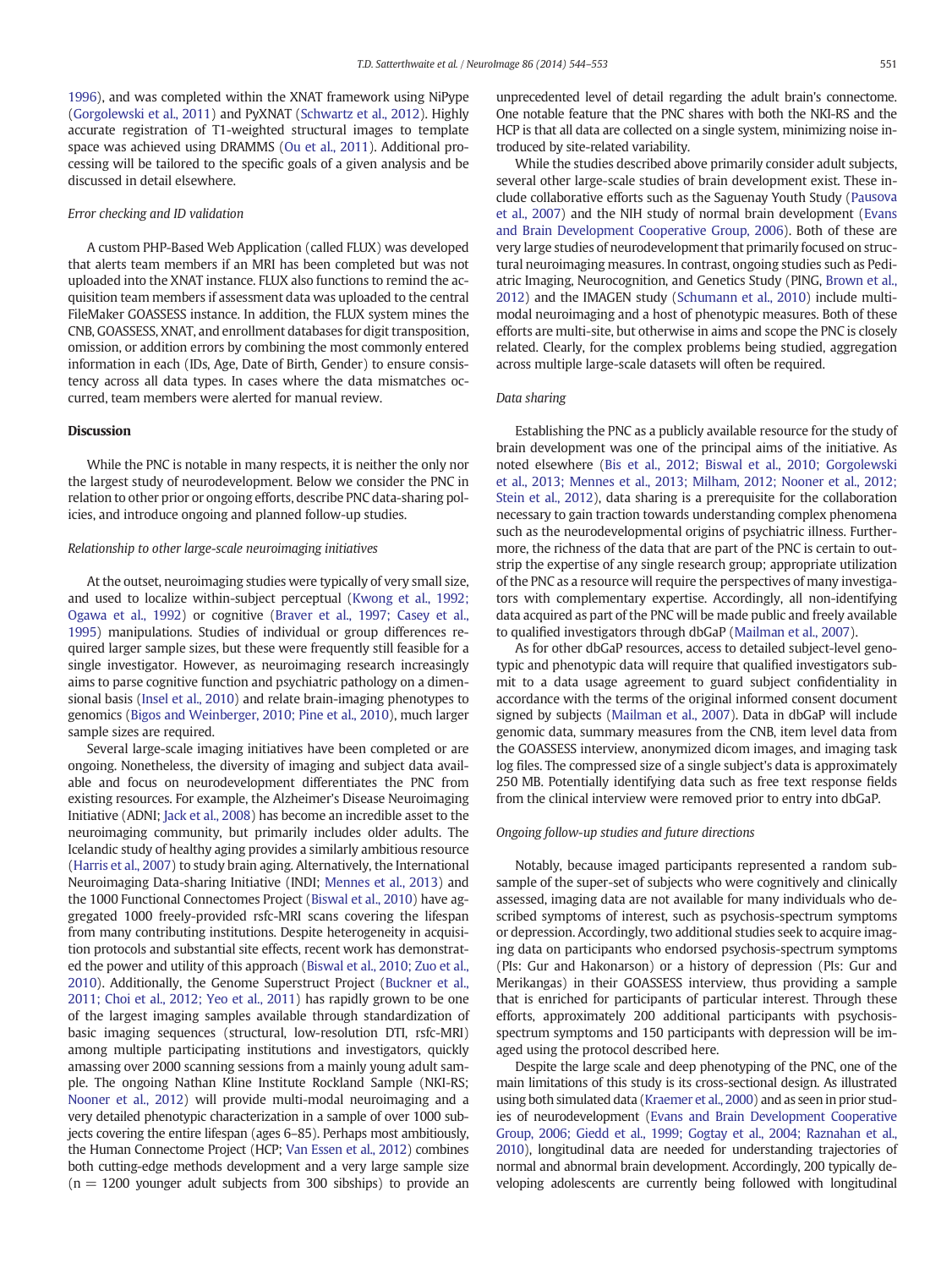<span id="page-10-0"></span>imaging using the protocol described here; approximately 100 participants with psychosis-spectrum symptoms will likewise be re-imaged longitudinally.

While the PNC imaging protocol described above provides a great diversity of brain phenotypes in a brief, well-tolerated 1-hour scanning session, such time constraints inevitably led to other measures of interest not being collected. Accordingly, both typically developing ( $n = 75$ ) and psychosis-spectrum ( $n = 75$ ) participants will be recruited for a follow-up study that focuses on amygdala dysfunction and the circuitry of fear conditioning (P50MH096891; PI: RE Gur). Furthermore, in order to relate reward system dysfunction to dimensional symptoms of anhedonia across categorical boundaries of diagnosis (Insel et al., 2010), participants with mood and/or psychotic symptoms will be imaged using dedicated tasks to probe the reward system ( $n = 100$  total; K23MH098130; PI: Satterthwaite). Finally, olfactory dysfunction in a sample of participants who endorsed psychosis-spectrum symptoms will be evaluated using an innovative combination of behavioral, molecular (using tissue from nasal biopsy), and neuroimaging probes (e.g., dedicated imaging of the olfactory bulb; NIMH R01MH099156; PI: Turetsky). Together, the combination of longitudinal follow-up, targeted recruitment, and complementary measures obtained by additional protocols will substantially enhance the richness of data available.

Supplementary data to this article can be found online at [http://dx.](http://dx.doi.org/10.1016/j.neuroimage.2013.07.064) [doi.org/10.1016/j.neuroimage.2013.07.064](http://dx.doi.org/10.1016/j.neuroimage.2013.07.064).

#### Acknowledgments

Many thanks to the acquisition team, including Jeff Valdez, Raphael Gerraty, Nicholas DeLeo, and Elliot Yodh. Thanks to Rosetta Chiavacci for study coordination, and to Larry Macy for systems support. Thanks to James Dickson for XNAT development.

#### Conflict of interest

Authors report no disclosures.

#### References

- Bigos, K.L., Weinberger, D.R., 2010. Imaging genetics—[days of future past. Neuroimage 53,](http://refhub.elsevier.com/S1053-8119(13)00833-1/rf0325) 804–[809.](http://refhub.elsevier.com/S1053-8119(13)00833-1/rf0325)
- Bis, J.C., DeCarli, C., Smith, A.V., van der Lijn, F., Crivello, F., Fornage, M., Debette, S., Shulman, J.M., Schmidt, H., Srikanth, V., Schuur, M., Yu, L., Choi, S.-H., Sigurdsson, S., Verhaaren, B.F.J., DeStefano, A.L., Lambert, J.-C., Jack, C.R., Struchalin, M., Stankovich, J., Ibrahim-Verbaas, C.A., Fleischman, D., Zijdenbos, A., den Heijer, T., Mazoyer, B., Coker, L.H., Enzinger, C., Danoy, P., Amin, N., Arfanakis, K., van Buchem, M.A., de Bruijn, R.F.A.G., Beiser, A., Dufouil, C., Huang, J., Cavalieri, M., Thomson, R., Niessen, W.J., Chibnik, L.B., Gislason, G.K., Hofman, A., Pikula, A., Amouyel, P., Freeman, K.B., Phan, T.G., Oostra, B.A., Stein, J.L., Medland, S.E., Vasquez, A.A., Hibar, D.P., Wright, M.J., Franke, B., Martin, N.G., Thompson, P.M., Nalls, M.A., Uitterlinden, A.G., Au, R., Elbaz, A., Beare, R.J., van Swieten, J.C., Lopez, O.L., Harris, T.B., Chouraki, V., Breteler, M.M.B., De Jager, P.L., Becker, J.T., Vernooij, M.W., Knopman, D., Fazekas, F., Wolf, P.A., van der Lugt, A., Gudnason, V., Longstreth, W.T., Brown, M.A., Bennett, D.A., van Duijn, C.M., Mosley, T.H., Schmidt, R., Tzourio, C., Launer, L.J., Ikram, M.A., Seshadri, S., Cohorts for Heart and Aging Research in Genomic Epidemiology Consortium, 2012. [Common variants at 12q14 and 12q24 are associated with hippo](http://refhub.elsevier.com/S1053-8119(13)00833-1/rf0010)[campal volume. Nat. Genet. 44, 545](http://refhub.elsevier.com/S1053-8119(13)00833-1/rf0010)–551.
- Biswal, B.B., Mennes, M., Zuo, X.-N., Gohel, S., Kelly, C., Smith, S.M., Beckmann, C.F., Adelstein, J.S., Buckner, R.L., Colcombe, S., Dogonowski, A.-M., Ernst, M., Fair, D.,<br>Hampson, M., Hoptman, M.J., Hyde, J.S., Kiviniemi, V.J., Kötter, R., Li, S.-J., Lin, C.-P., Lowe, M.J., Mackay, C., Madden, D.J., Madsen, K.H., Margulies, D.S., Mayberg, H.S., McMahon, K., Monk, C.S., Mostofsky, S.H., Nagel, B.J., Pekar, J.J., Peltier, S.J., Petersen, S.E., Riedl, V., Rombouts, S.A.R.B., Rypma, B., Schlaggar, B.L., Schmidt, S., Seidler, R.D., Siegle, G.J., Sorg, C., Teng, G.-J., Veijola, J., Villringer, A., Walter, M., Wang, L., Weng, X.-C., Whitfield-Gabrieli, S., Williamson, P., Windischberger, C., Zang, Y.-F., Zhang, H.-Y., Castellanos, F.X., Milham, M.P., 2010. [Toward discovery science of human](http://refhub.elsevier.com/S1053-8119(13)00833-1/rf0015) [brain function. Proc. Natl. Acad. Sci. U. S. A. 107, 4734](http://refhub.elsevier.com/S1053-8119(13)00833-1/rf0015)–4739.
- Braver, T.S., Cohen, J.D., Nystrom, L.E., Jonides, J., Smith, E.E., Noll, D.C., 1997. [A parametric](http://refhub.elsevier.com/S1053-8119(13)00833-1/rf0020) [study of prefrontal cortex involvement in human working memory. Neuroimage 5,](http://refhub.elsevier.com/S1053-8119(13)00833-1/rf0020) [49](http://refhub.elsevier.com/S1053-8119(13)00833-1/rf0020)–62.
- Brown, T.T., Lugar, H.M., Coalson, R.S., Miezin, F.M., Petersen, S.E., Schlaggar, B.L., 2005. [De](http://refhub.elsevier.com/S1053-8119(13)00833-1/rf0030)[velopmental changes in human cerebral functional organization for word generation.](http://refhub.elsevier.com/S1053-8119(13)00833-1/rf0030) [Cereb. Cortex 15, 275](http://refhub.elsevier.com/S1053-8119(13)00833-1/rf0030)–290.
- Brown, T.T., Kuperman, J.M., Chung, Y., Erhart, M., McCabe, C., Hagler, D.J., Venkatraman, V.K., Akshoomoff, N., Amaral, D.G., Bloss, C.S., Casey, B.J., Chang, L., Ernst, T.M.,

Frazier, J.A., Gruen, J.R., Kaufmann, W.E., Kenet, T., Kennedy, D.N., Murray, S.S., Sowell, E.R., Jernigan, T.L., Dale, A.M., 2012. [Neuroanatomical assessment of biological](http://refhub.elsevier.com/S1053-8119(13)00833-1/rf0025) [maturity. Curr. Biol. 22, 1693](http://refhub.elsevier.com/S1053-8119(13)00833-1/rf0025)–1698.

- Buckner, R.L., Krienen, F.M., Castellanos, A., Diaz, J.C., Yeo, B.T.T., 2011. [The organization of](http://refhub.elsevier.com/S1053-8119(13)00833-1/rf0035) [the human cerebellum estimated by intrinsic functional connectivity. J. Neurophysiol.](http://refhub.elsevier.com/S1053-8119(13)00833-1/rf0035) [106, 2322](http://refhub.elsevier.com/S1053-8119(13)00833-1/rf0035)–2345.
- Casey, B.J., Cohen, J.D., Jezzard, P., Turner, R., Noll, D.C., Trainor, R.J., Giedd, J., Kaysen, D., Hertz-Pannier, L., Rapoport, J.L., 1995. [Activation of prefrontal cortex in children](http://refhub.elsevier.com/S1053-8119(13)00833-1/rf0040)
- [during a nonspatial working memory task](http://refhub.elsevier.com/S1053-8119(13)00833-1/rf0040) with functional MRI. Neuroimage 2, 221–229. Choi, E.Y., Yeo, B.T.T., Buckner, R.L., 2012. [The organization of the human striatum estimat](http://refhub.elsevier.com/S1053-8119(13)00833-1/rf0330)[ed by intrinsic functional connectivity. J. Neurophysiol. 108, 2242](http://refhub.elsevier.com/S1053-8119(13)00833-1/rf0330)–2263.
- Cox, R.W., 1996. [AFNI: software for analysis and visualization of functional magnetic res](http://refhub.elsevier.com/S1053-8119(13)00833-1/rf0050)[onance neuroimages. Comput. Biomed. Res. 29, 162](http://refhub.elsevier.com/S1053-8119(13)00833-1/rf0050)–173.
- Evans, A.C., Brain Development Cooperative Group, 2006. [The NIH MRI study of normal](http://refhub.elsevier.com/S1053-8119(13)00833-1/rf0055) [brain development. Neuroimage 30, 184](http://refhub.elsevier.com/S1053-8119(13)00833-1/rf0055)–202.
- Giedd, J.N., Blumenthal, J., Jeffries, N.O., Castellanos, F.X., Liu, H., Zijdenbos, A., Paus, T., Evans, A.C., Rapoport, J.L., 1999. [Brain development during childhood and adoles](http://refhub.elsevier.com/S1053-8119(13)00833-1/rf0060)[cence: a longitudinal MRI study. Nat. Neurosci. 2, 861](http://refhub.elsevier.com/S1053-8119(13)00833-1/rf0060)–863.
- Gogtay, N., Giedd, J.N., Lusk, L., Hayashi, K.M., Greenstein, D., Vaituzis, A.C., Nugent, T.F., Herman, D.H., Clasen, L.S., Toga, A.W., Rapoport, J.L., Thompson, P.M., 2004. [Dynamic](http://refhub.elsevier.com/S1053-8119(13)00833-1/rf0065) [mapping of human cortical development during childhood through early adulthood.](http://refhub.elsevier.com/S1053-8119(13)00833-1/rf0065) [Proc. Natl. Acad. Sci. U. S. A. 101, 8174](http://refhub.elsevier.com/S1053-8119(13)00833-1/rf0065)–8179.
- Goldman, L., Freidin, R., Cook, E.F., Eigner, J., Grich, P., 1982. [A multivariate approach to the](http://refhub.elsevier.com/S1053-8119(13)00833-1/rf0070) [prediction of no-show behavior in a primary care center. Arch. Intern. Med. 142, 563](http://refhub.elsevier.com/S1053-8119(13)00833-1/rf0070).
- Gorgolewski, K., Burns, C.D., Madison, C., Clark, D., Halchenko, Y.O., Waskom, M.L., Ghosh, S.S., 2011. Nipype: a fl[exible, lightweight and extensible neuroimaging data process](http://refhub.elsevier.com/S1053-8119(13)00833-1/rf0075)[ing framework in python. Front. Neuroinform. 5, 13.](http://refhub.elsevier.com/S1053-8119(13)00833-1/rf0075)
- Gorgolewski, K.J., Margulies, D.S., Milham, M.P., 2013. [Making data sharing count: a](http://refhub.elsevier.com/S1053-8119(13)00833-1/rf0080) [publication-based solution. Front. Neurosci. 7, 9](http://refhub.elsevier.com/S1053-8119(13)00833-1/rf0080).
- Gur, R.C., Schroeder, L., Turner, T., McGrath, C., Chan, R.M., Turetsky, B.I., Alsop, D., Maldjian, J., Gur, R.E., 2002. [Brain activation during facial emotion processing.](http://refhub.elsevier.com/S1053-8119(13)00833-1/rf0095) [Neuroimage 16, 651](http://refhub.elsevier.com/S1053-8119(13)00833-1/rf0095)–662.
- Gur, R.E., Loughead, J., Kohler, C.G., Elliott, M.A., Lesko, K., Ruparel, K., Wolf, D.H., Bilker, W.B., Gur, R.C., 2007. [Limbic activation associated with misidenti](http://refhub.elsevier.com/S1053-8119(13)00833-1/rf0100)fication of fearful faces and fl[at affect in schizophrenia. Arch. Gen. Psychiatry 64, 1356](http://refhub.elsevier.com/S1053-8119(13)00833-1/rf0100)–1366.
- Gur, R.C., Richard, J., Hughett, P., Calkins, M.E., Macy, L., Bilker, W.B., Brensinger, C., Gur, R.E., 2010. [A cognitive neuroscience-based computerized battery for ef](http://refhub.elsevier.com/S1053-8119(13)00833-1/rf0090)ficient mea[surement of individual differences: standardization and initial construct validation.](http://refhub.elsevier.com/S1053-8119(13)00833-1/rf0090) [J. Neurosci. Methods 187, 254](http://refhub.elsevier.com/S1053-8119(13)00833-1/rf0090)–262.
- Gur, R.C., Richard, J., Calkins, M.E., Chiavacci, R., Hansen, J.A., Bilker, W.B., Loughead, J., Connolly, J.J., Qiu, H., Mentch, F.D., Abou-Sleiman, P.M., Hakonarson, H., Gur, R.E., 2012. [Age group and sex differences in performance on a computerized](http://refhub.elsevier.com/S1053-8119(13)00833-1/rf0085) [neurocognitive battery in children age 8](http://refhub.elsevier.com/S1053-8119(13)00833-1/rf0085)–21. Neuropsychology 26, 251–265.
- Hakonarson, H., Grant, S.F., Bradfield, J.P., Marchand, L., Kim, C.E., Glessner, J.T., Grabs, R., Casalunovo, T., Taback, S.P., Frackelton, E.C., Lawson, M.L., Robinson, L.J., Skraban, R., Lu, Y., Chiavacci, R.M., Stanley, C.A., Kirsch, S.E., Rappaport, E.F., Orange, J.S., Monos, D.S., Devoto, M., Qu, H.Q., Polychronakos, C., 2007. [A genome-wide association](http://refhub.elsevier.com/S1053-8119(13)00833-1/rf0105) study identifi[es KIAA0350 as a type 1 diabetes gene. Nature 448, 591](http://refhub.elsevier.com/S1053-8119(13)00833-1/rf0105)–594.
- Harris, T.B., Launer, L.J., Eiriksdottir, G., Kjartansson, O., Jonsson, P.V., Sigurdsson, G., Thorgeirsson, G., Aspelund, T., Garcia, M.E., Cotch, M.F., Hoffman, H.J., Gudnason, V., 2007. [Age, gene/environment susceptibility-Reykjavik study: multidisciplinary ap](http://refhub.elsevier.com/S1053-8119(13)00833-1/rf0115)[plied phenomics. Am. J. Epidemiol. 165, 1076](http://refhub.elsevier.com/S1053-8119(13)00833-1/rf0115)–1087.
- Insel, T.R., 2009. Translating scientifi[c opportunity into public health impact: a strategic](http://refhub.elsevier.com/S1053-8119(13)00833-1/rf0125) [plan for research on mental illness. Arch. Gen. Psychiatry 66, 128](http://refhub.elsevier.com/S1053-8119(13)00833-1/rf0125)–133.
- Insel, T., Cuthbert, B., Garvey, M., Heinssen, R., Pine, D.S., Quinn, K., Sanislow, C., Wang, P., 2010. [Research domain criteria \(RDoC\): toward a new classi](http://refhub.elsevier.com/S1053-8119(13)00833-1/rf0120)fication framework for [research on mental disorders. Am. J. Psychiatry 167, 748](http://refhub.elsevier.com/S1053-8119(13)00833-1/rf0120)–751.
- Jack, C.R., Bernstein, M.A., Fox, N.C., Thompson, P., Alexander, G., Harvey, D., Borowski, B., Britson, P.J., Whitwell, J.L., Ward, C., Dale, A.M., Felmlee, J.P., Gunter, J.L., Hill, D.L.G., Killiany, R., Schuff, N., Fox-Bosetti, S., Lin, C., Studholme, C., DeCarli, C.S., Krueger, G., Ward, H.A., Metzger, G.J., Scott, K.T., Mallozzi, R., Blezek, D., Levy, J., Debbins, J.P., Fleisher, A.S., Albert, M., Green, R., Bartzokis, G., Glover, G., Mugler, J., Weiner, M.W., 2008. [The Alzheimer's Disease Neuroimaging Initiative \(ADNI\): MRI methods.](http://refhub.elsevier.com/S1053-8119(13)00833-1/rf0335) [J. Magn. Reson. Imaging 27, 685](http://refhub.elsevier.com/S1053-8119(13)00833-1/rf0335)–691.
- Jenkinson, M., Bannister, P., Brady, M., Smith, S., 2002. [Improved optimization for the ro](http://refhub.elsevier.com/S1053-8119(13)00833-1/rf0130)[bust and accurate linear registration and motion correction of brain images.](http://refhub.elsevier.com/S1053-8119(13)00833-1/rf0130) [Neuroimage 17, 825](http://refhub.elsevier.com/S1053-8119(13)00833-1/rf0130)–841.
- Jenkinson, M., Beckmann, C.F., Behrens, T.E.J., Woolrich, M.W., Smith, S.M., 2012. [FSL.](http://refhub.elsevier.com/S1053-8119(13)00833-1/rf0135) [Neuroimage 62, 782](http://refhub.elsevier.com/S1053-8119(13)00833-1/rf0135)–790.
- Jones, D.K., Williams, S.C.R., Gasston, D., Horsfield, M.A., Simmons, A., Howard, R., 2002. [Isotropic resolution diffusion tensor imaging with whole brain acquisition in a clini](http://refhub.elsevier.com/S1053-8119(13)00833-1/rf0140)[cally acceptable time. Hum. Brain Mapp. 15, 216](http://refhub.elsevier.com/S1053-8119(13)00833-1/rf0140)–230.
- Kaufman, J., Birmaher, B., Brent, D., Rao, U., Flynn, C., Moreci, P., Williamson, D., Ryan, N., 1997. [Schedule for affective disorders and schizophrenia for school-age children](http://refhub.elsevier.com/S1053-8119(13)00833-1/rf0145)[present and lifetime version \(K-SADS-PL\): initial reliability and validity data. J. Am.](http://refhub.elsevier.com/S1053-8119(13)00833-1/rf0145) [Acad. Child Adolesc. Psychiatry 36, 980](http://refhub.elsevier.com/S1053-8119(13)00833-1/rf0145)–988.
- Kessler, R.C., Berglund, P., Demler, O., Jin, R., Merikangas, K.R., Walters, E.E., 2005. [Lifetime](http://refhub.elsevier.com/S1053-8119(13)00833-1/rf0150) [prevalence and age-of-onset distributions of DSM-IV disorders in the National](http://refhub.elsevier.com/S1053-8119(13)00833-1/rf0150) [Comorbidity Survey Replication. Arch. Gen. Psychiatry 62, 593](http://refhub.elsevier.com/S1053-8119(13)00833-1/rf0150)–602.
- Kraemer, H.C., Yesavage, J.A., Taylor, J.L., Kupfer, D., 2000. [How can we learn about devel](http://refhub.elsevier.com/S1053-8119(13)00833-1/rf0160)[opmental processes from cross-sectional studies, or can we? Am. J. Psychiatry 157,](http://refhub.elsevier.com/S1053-8119(13)00833-1/rf0160) 163–[171.](http://refhub.elsevier.com/S1053-8119(13)00833-1/rf0160)
- Kwong, K.K., Belliveau, J.W., Chesler, D.A., Goldberg, I.E., Weisskoff, R.M., Poncelet, B.P., Kennedy, D.N., Hoppel, B.E., Cohen, M.S., Turner, R., 1992. [Dynamic magnetic reso](http://refhub.elsevier.com/S1053-8119(13)00833-1/rf0165)[nance imaging of human brain activity during primary sensory stimulation. Proc.](http://refhub.elsevier.com/S1053-8119(13)00833-1/rf0165) [Natl. Acad. Sci. U. S. A. 89, 5675](http://refhub.elsevier.com/S1053-8119(13)00833-1/rf0165)–5679.